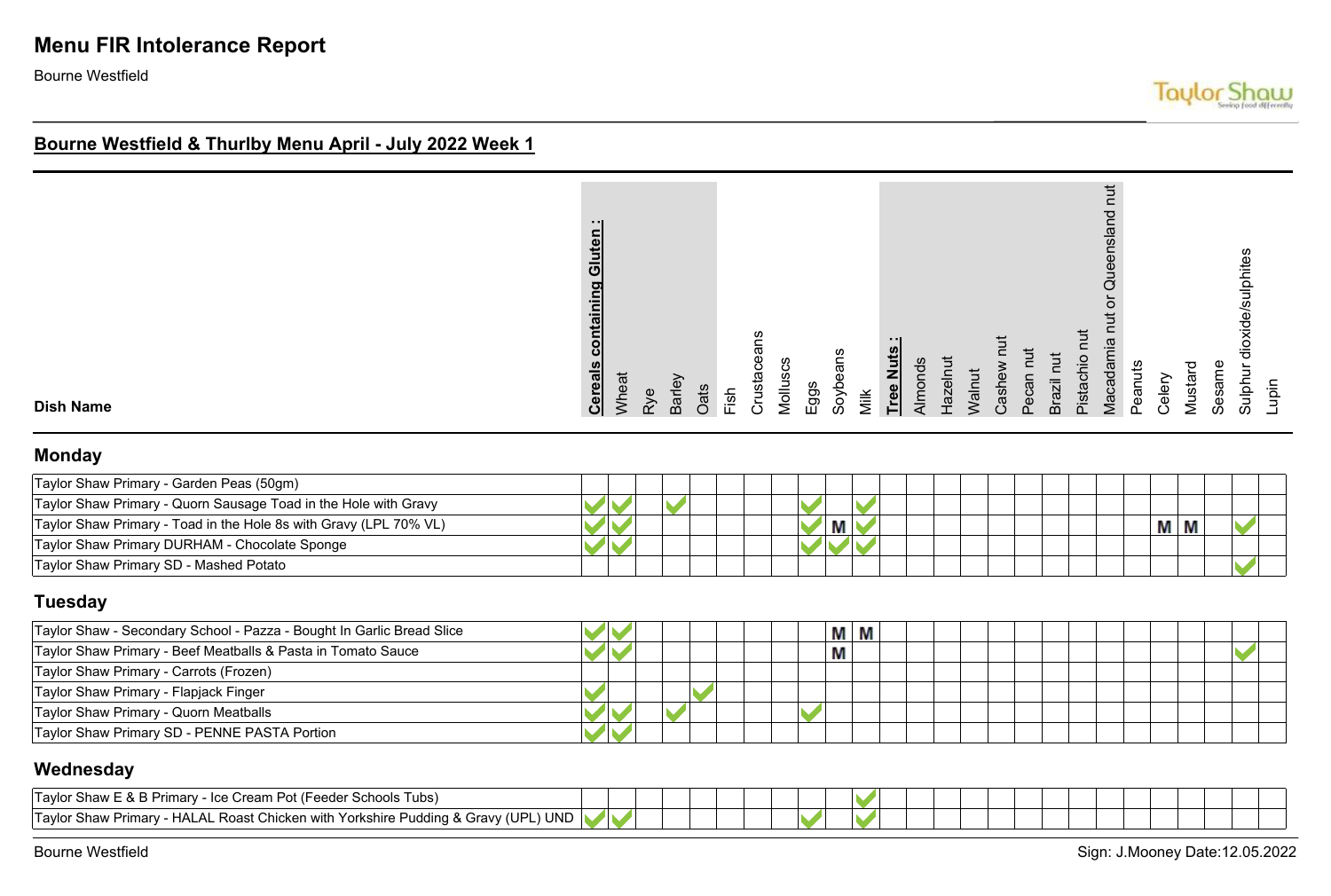| <b>Cereals containing Gluten:</b> | Wheat | Barley | Fish | Crustaceans | Molluscs | Eggs | Soybeans |      |           | Walnut  | Cashew nut | Pecan nut | Brazil nut | Pistachio nut |                                 | Celery  | Mustard |        | Lupin                     |
|-----------------------------------|-------|--------|------|-------------|----------|------|----------|------|-----------|---------|------------|-----------|------------|---------------|---------------------------------|---------|---------|--------|---------------------------|
|                                   |       |        |      |             |          |      |          |      |           |         |            |           |            |               |                                 |         |         |        |                           |
|                                   |       |        |      |             |          |      |          |      |           |         |            |           |            |               |                                 |         |         |        |                           |
|                                   |       |        |      |             |          |      |          |      |           |         |            |           |            |               |                                 |         |         |        |                           |
|                                   |       |        |      |             |          |      |          |      |           |         |            |           |            |               |                                 |         |         |        |                           |
|                                   |       |        |      |             |          |      |          |      |           |         |            |           |            |               |                                 |         |         |        |                           |
|                                   |       |        |      |             |          |      |          |      |           |         |            |           |            |               |                                 |         |         |        |                           |
|                                   |       |        |      |             |          |      |          |      |           |         |            |           |            |               |                                 |         |         |        |                           |
|                                   |       |        |      |             |          |      |          |      |           |         |            |           |            |               |                                 |         |         |        |                           |
|                                   |       |        |      |             |          |      |          |      |           |         |            |           |            |               |                                 |         |         |        |                           |
|                                   |       |        |      |             |          |      |          |      |           |         |            |           |            |               |                                 |         |         |        |                           |
|                                   |       | Rye    | Oats |             |          |      |          | Milk | Tree Nuts | Almonds | Hazelnut   |           |            |               | Macadamia nut or Queensland nut | Peanuts |         | Sesame | Sulphur dioxide/sulphites |

#### **Friday**

| Taylor Shaw Primary - Chinese Vegetable Curry Knorr                        | ш |  |  |  | М | M |  |  |  | M M |  |  |
|----------------------------------------------------------------------------|---|--|--|--|---|---|--|--|--|-----|--|--|
| Taylor Shaw Primary - Ginger Shortbread                                    |   |  |  |  |   |   |  |  |  |     |  |  |
| Taylor Shaw Primary - White Rice (Norfolk Park)                            |   |  |  |  |   |   |  |  |  |     |  |  |
| Taylor Shaw Primary SD - Creamy Chicken Korma Curry NO BUTTERNUT SQUASH BF | М |  |  |  |   |   |  |  |  |     |  |  |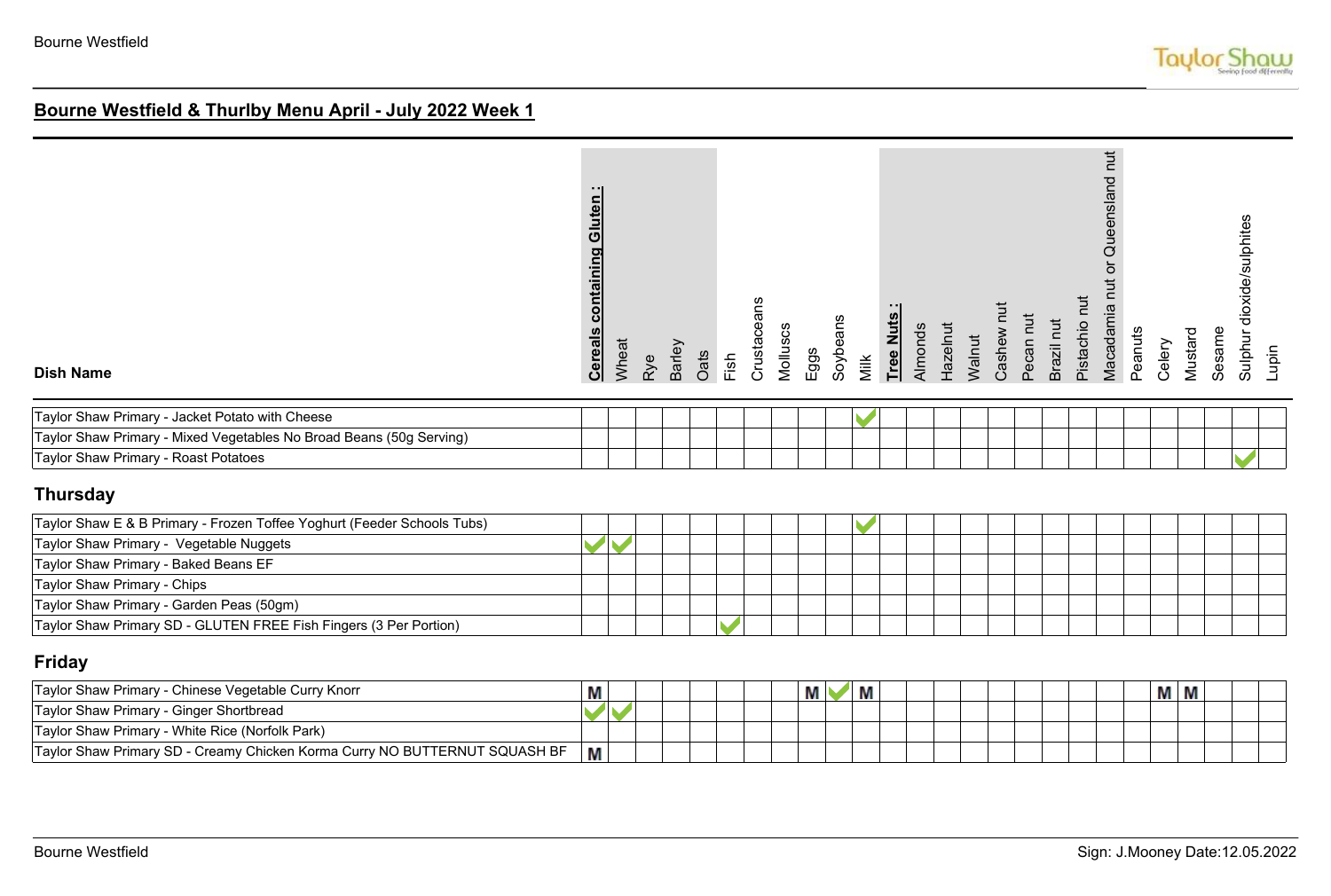| <b>Monday</b><br>Taylor Shaw - Secondary - Penneroni Pizza Slice |                                                                                                                                |                                                           |                                                           |                                                                                                                                                                                  |
|------------------------------------------------------------------|--------------------------------------------------------------------------------------------------------------------------------|-----------------------------------------------------------|-----------------------------------------------------------|----------------------------------------------------------------------------------------------------------------------------------------------------------------------------------|
| <b>Dish Name</b>                                                 | .<br>$\blacksquare$<br>$\bar{\bar{\mathbf{o}}}$<br>임<br>$\bar{\mathbf{z}}$<br><b>Cereals</b><br>Wheat<br>Barley<br>Oats<br>Rye | ans<br>Crusta<br>Mollus<br>Soybea<br>Eggs<br>Fish<br>Milk | Casher<br>ㅎ<br>Tree N<br>Almon<br>$N$ alnu<br>$rac{z}{1}$ | $\overline{a}$<br>ueenslan<br>dioxide/sulphites<br>Macadamia<br><u>۾</u> .<br>Peanuts<br>ᅙ<br>Sulphur<br>Mustar<br>Sesam<br>Pecan<br>Pistach<br>Celery<br><b>Brazil</b><br>Lupin |

| Taylor Shaw - Secondary - Pepperoni Pizza Slice           |  |  |  |  |   |  |  |  |  |  |  |
|-----------------------------------------------------------|--|--|--|--|---|--|--|--|--|--|--|
| Taylor Shaw Primary - Chocolate Sauce                     |  |  |  |  |   |  |  |  |  |  |  |
| Taylor Shaw Primary - Marble Sponge                       |  |  |  |  |   |  |  |  |  |  |  |
| Taylor Shaw Primary - Margherita Pizza                    |  |  |  |  | Μ |  |  |  |  |  |  |
| Taylor Shaw Primary - Sweetcorn                           |  |  |  |  |   |  |  |  |  |  |  |
| Taylor Shaw Secondary - Potato Wedges McCain - oven baked |  |  |  |  |   |  |  |  |  |  |  |

### **Tuesday**

| Taylor Shaw - Secondary School - Pazza - Bought In Garlic Bread Slice                 |  |  |  |   | М | М |  |  |  |  |  |  |
|---------------------------------------------------------------------------------------|--|--|--|---|---|---|--|--|--|--|--|--|
| Taylor Shaw Primary - Raspberry Ripple Arctic Roll                                    |  |  |  |   |   |   |  |  |  |  |  |  |
| Taylor Shaw Primary - Broccoli (Frozen)                                               |  |  |  |   |   |   |  |  |  |  |  |  |
| Taylor Shaw Primary - Halal Beef Lasagne (LPL) Using 85% VL Mince                     |  |  |  | M |   |   |  |  |  |  |  |  |
| Taylor Shaw Primary SD - Vegetable Lasagne Fresh T Sauce (Non Dairy Protein) Org Milk |  |  |  | M |   |   |  |  |  |  |  |  |

### **Wednesday**

| Taylor Shaw - Bespoke - Peterborough Schools - Cheese Parcel              |  |  |  |  |  |  |  |  |  |  |  |  |
|---------------------------------------------------------------------------|--|--|--|--|--|--|--|--|--|--|--|--|
| Taylor Shaw Primary - HALAL Roast Turkey with Yorkshire Pudding and Gravy |  |  |  |  |  |  |  |  |  |  |  |  |
| Taylor Shaw Primary - Jelly and Mandarins (Small Site)                    |  |  |  |  |  |  |  |  |  |  |  |  |
| Taylor Shaw Primary - Mixed Vegetables No Broad Beans (50g Serving)       |  |  |  |  |  |  |  |  |  |  |  |  |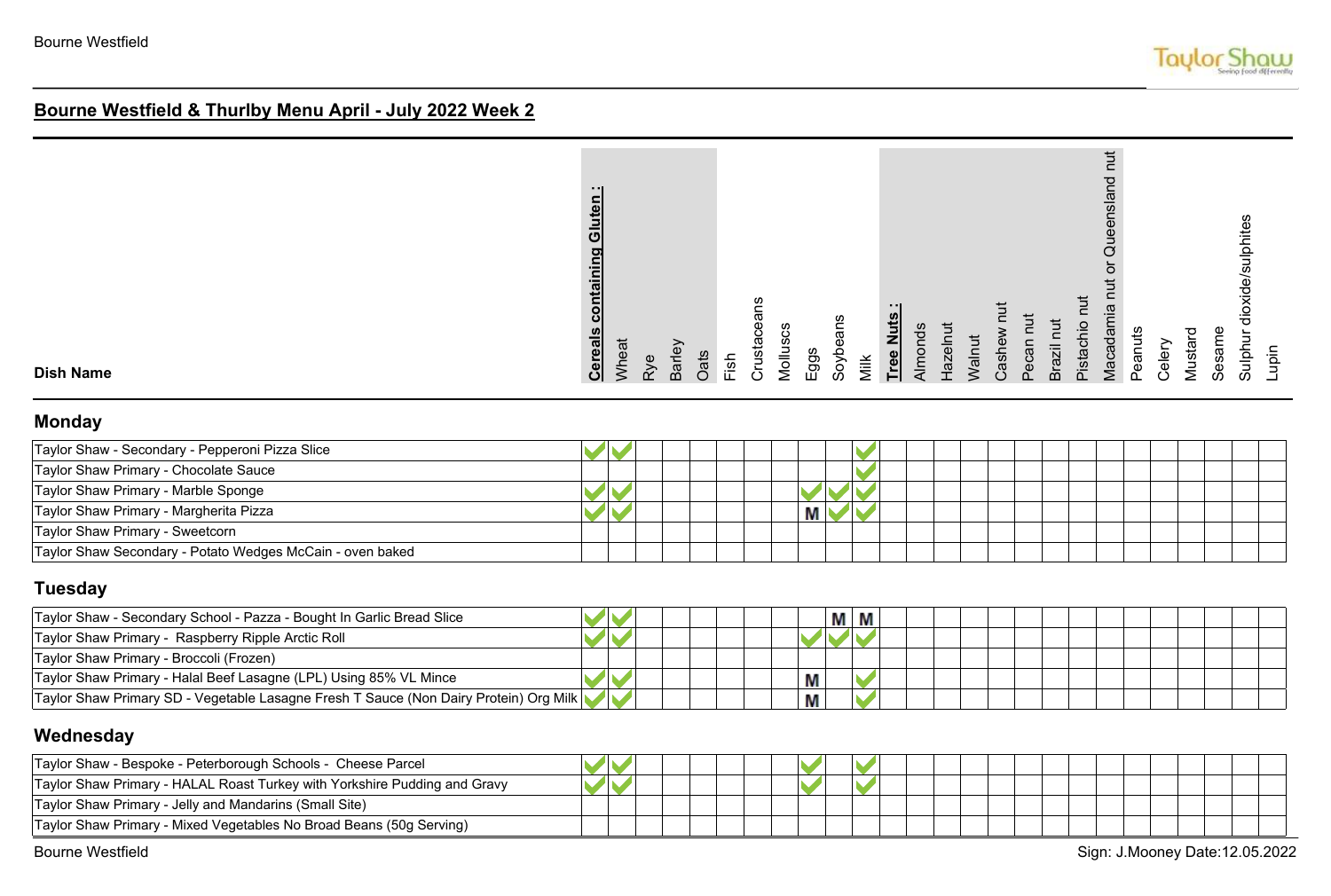| <b>Dish Name</b>                                                            | <b>Cereals containing Gluten:</b> | Wheat | Rye | Barley | Oats | Fish | Crustaceans | Molluscs | Eggs                 | Soybeans | Milk | Tree Nuts | Almonds | Hazelnut | Walnut | Cashew nut | Pecan nut | Brazil nut | Pistachio nut | Macadamia nut or Queensland nut | Peanuts | Celery | Mustard | Sesame | dioxide/sulphites<br>Sulphur<br>Lupin |
|-----------------------------------------------------------------------------|-----------------------------------|-------|-----|--------|------|------|-------------|----------|----------------------|----------|------|-----------|---------|----------|--------|------------|-----------|------------|---------------|---------------------------------|---------|--------|---------|--------|---------------------------------------|
| Taylor Shaw Primary - Roast Potatoes                                        |                                   |       |     |        |      |      |             |          |                      |          |      |           |         |          |        |            |           |            |               |                                 |         |        |         |        |                                       |
| <b>Thursday</b>                                                             |                                   |       |     |        |      |      |             |          |                      |          |      |           |         |          |        |            |           |            |               |                                 |         |        |         |        |                                       |
| Taylor Shaw Primary - Baked Beans EF                                        |                                   |       |     |        |      |      |             |          |                      |          |      |           |         |          |        |            |           |            |               |                                 |         |        |         |        |                                       |
| Taylor Shaw Primary - Chips                                                 |                                   |       |     |        |      |      |             |          |                      |          |      |           |         |          |        |            |           |            |               |                                 |         |        |         |        |                                       |
| Taylor Shaw Primary - Chocolate Crunch No Baking Powder                     |                                   |       |     |        |      |      |             |          |                      |          |      |           |         |          |        |            |           |            |               |                                 |         |        |         |        |                                       |
| Taylor Shaw Primary - Fish Burger in a Bun                                  |                                   |       |     |        |      |      |             |          |                      |          |      |           |         |          |        |            |           |            |               |                                 |         |        |         | M      |                                       |
| Taylor Shaw Primary D - Quorn Hot Dog in a Bun                              |                                   |       |     |        |      |      |             |          | $\blacktriangledown$ | M        |      |           |         |          |        |            |           |            |               |                                 |         |        |         |        |                                       |
| <b>Friday</b>                                                               |                                   |       |     |        |      |      |             |          |                      |          |      |           |         |          |        |            |           |            |               |                                 |         |        |         |        |                                       |
| Taylor Shaw Primary - Chicken & Sweetcorn Meatballs with Arrabiata Sauce WW |                                   |       |     |        |      |      |             |          |                      |          |      |           |         |          |        |            |           |            |               |                                 |         |        |         |        |                                       |

| Travior Straw Primary - Chicken & Sweetcorn Meatoalis with Afrabiata Sauce VVVV |  |  |  |  |  |  |  |  |  |  |  |
|---------------------------------------------------------------------------------|--|--|--|--|--|--|--|--|--|--|--|
| Taylor Shaw Primary - Garden Peas (50gm)                                        |  |  |  |  |  |  |  |  |  |  |  |
| Taylor Shaw Primary - Organic Cheesy Tomato & Basil Pasta                       |  |  |  |  |  |  |  |  |  |  |  |
| Taylor Shaw Primary - Organic Pasta Penne                                       |  |  |  |  |  |  |  |  |  |  |  |
| Taylor Shaw Primary - Watermelon & Pineapple Slices                             |  |  |  |  |  |  |  |  |  |  |  |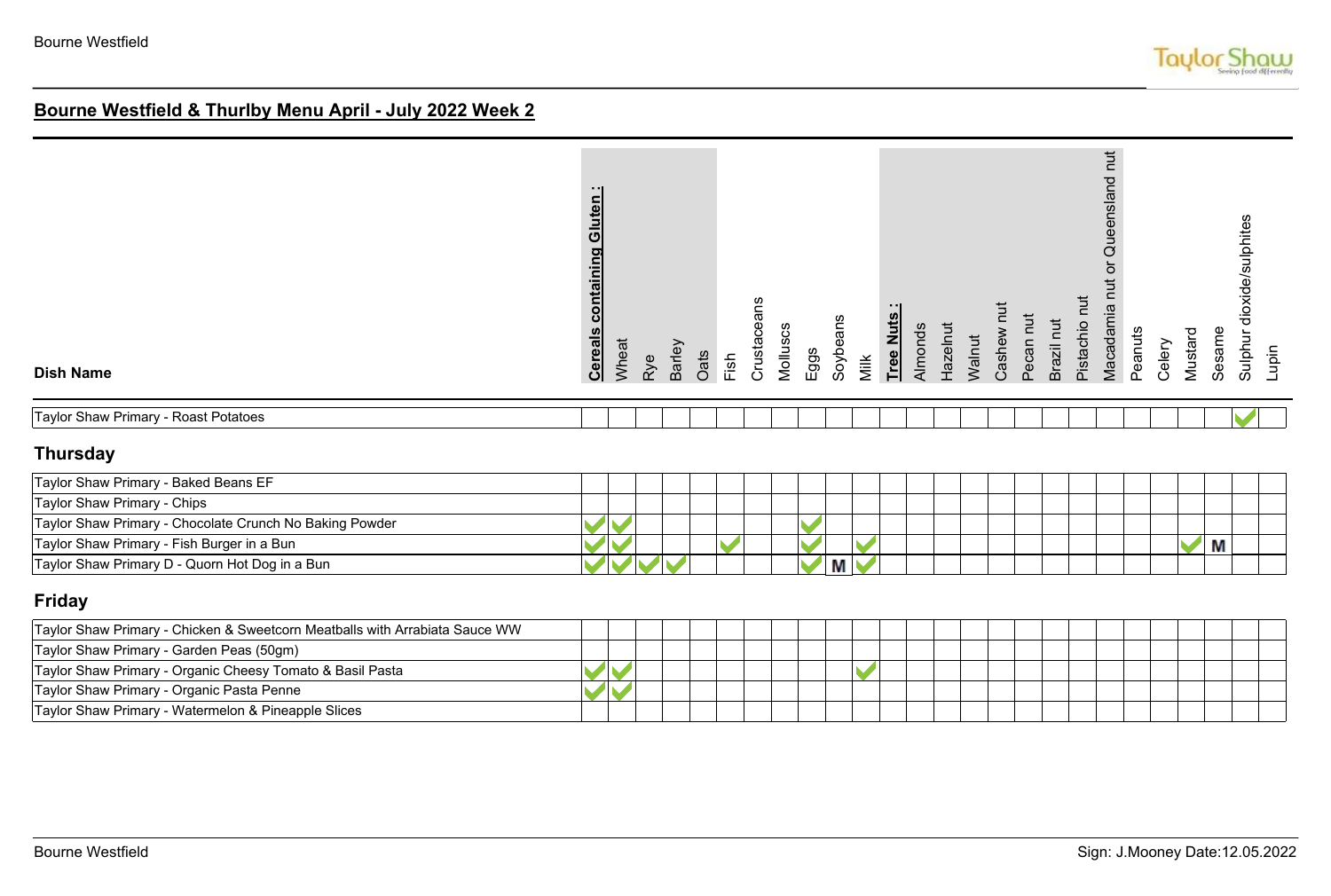| <b>Dish Name</b>                    | $\blacksquare$<br>containing Gluten<br><b>Cereals</b> | Wheat          | Rye | Barley<br>Oats | Fish | <u>၉</u><br>ق<br>Crusi | Molluscs | Eggs | Soybeans | Milk | ---<br>z<br>Tree | Almonds | Hazelnut | Walnut | Casher | Pecan | Ξ<br>Brazil | Pistachio | $\ddot{}$<br>짇<br>ueensla<br>C<br>Vlacadami | Peanuts | Celery | ᅙ<br>Mustar | Sesam | de/sulphites<br>੶ਜ਼<br>Sulph | Lupin |
|-------------------------------------|-------------------------------------------------------|----------------|-----|----------------|------|------------------------|----------|------|----------|------|------------------|---------|----------|--------|--------|-------|-------------|-----------|---------------------------------------------|---------|--------|-------------|-------|------------------------------|-------|
| <b>Monday</b>                       |                                                       |                |     |                |      |                        |          |      |          |      |                  |         |          |        |        |       |             |           |                                             |         |        |             |       |                              |       |
| Taylor Shaw Primary - Annie Crumble |                                                       | $\blacksquare$ |     |                |      |                        |          |      |          |      |                  |         |          |        |        |       |             |           |                                             |         |        |             |       |                              |       |

| Taylor Shaw Primary - Apple Crumble                        |  |  |  |  |  |  |  |  |  |  |  |  |
|------------------------------------------------------------|--|--|--|--|--|--|--|--|--|--|--|--|
| Taylor Shaw Primary - Cheese and Onion Quiche              |  |  |  |  |  |  |  |  |  |  |  |  |
| Taylor Shaw Primary - Chicken Goujons (LPL) (BF) Bought In |  |  |  |  |  |  |  |  |  |  |  |  |
| Taylor Shaw Primary - Custard - Fresh Milk                 |  |  |  |  |  |  |  |  |  |  |  |  |
| Taylor Shaw Primary - Garden Peas (50gm)                   |  |  |  |  |  |  |  |  |  |  |  |  |
| Taylor Shaw Primary SD - MASH NO MILK                      |  |  |  |  |  |  |  |  |  |  |  |  |

### **Tuesday**

| Taylor Shaw - Secondary School - Pazza - Bought In Garlic Bread Slice |  |  |  |  | M M |  |  |  |  |  |  |  |
|-----------------------------------------------------------------------|--|--|--|--|-----|--|--|--|--|--|--|--|
| Taylor Shaw Primary - Carrots (Frozen)                                |  |  |  |  |     |  |  |  |  |  |  |  |
| Taylor Shaw Primary - Oaty Crunchy Biscuit SR                         |  |  |  |  |     |  |  |  |  |  |  |  |
| Taylor Shaw Primary - Organic Pasta & Veggie Mince Bolognaise         |  |  |  |  |     |  |  |  |  |  |  |  |
| Taylor Shaw Primary - Organic Pasta Penne                             |  |  |  |  |     |  |  |  |  |  |  |  |
| Taylor Shaw Primary DURHAM - Beef Bolognaise (90% VL) LPL             |  |  |  |  |     |  |  |  |  |  |  |  |

#### **Wednesday**

| Cheese, Leek & Potato Pie<br>Taylor Shaw Primary - C                |  |  |  |  |  |  |  |  |  |  |  |  |
|---------------------------------------------------------------------|--|--|--|--|--|--|--|--|--|--|--|--|
| Taylor Shaw Primary - Mixed Vegetables No Broad Beans (50g Serving) |  |  |  |  |  |  |  |  |  |  |  |  |
| Taylor Shaw Primary - Plain Strawberry Jelly includes Pot & Lid     |  |  |  |  |  |  |  |  |  |  |  |  |